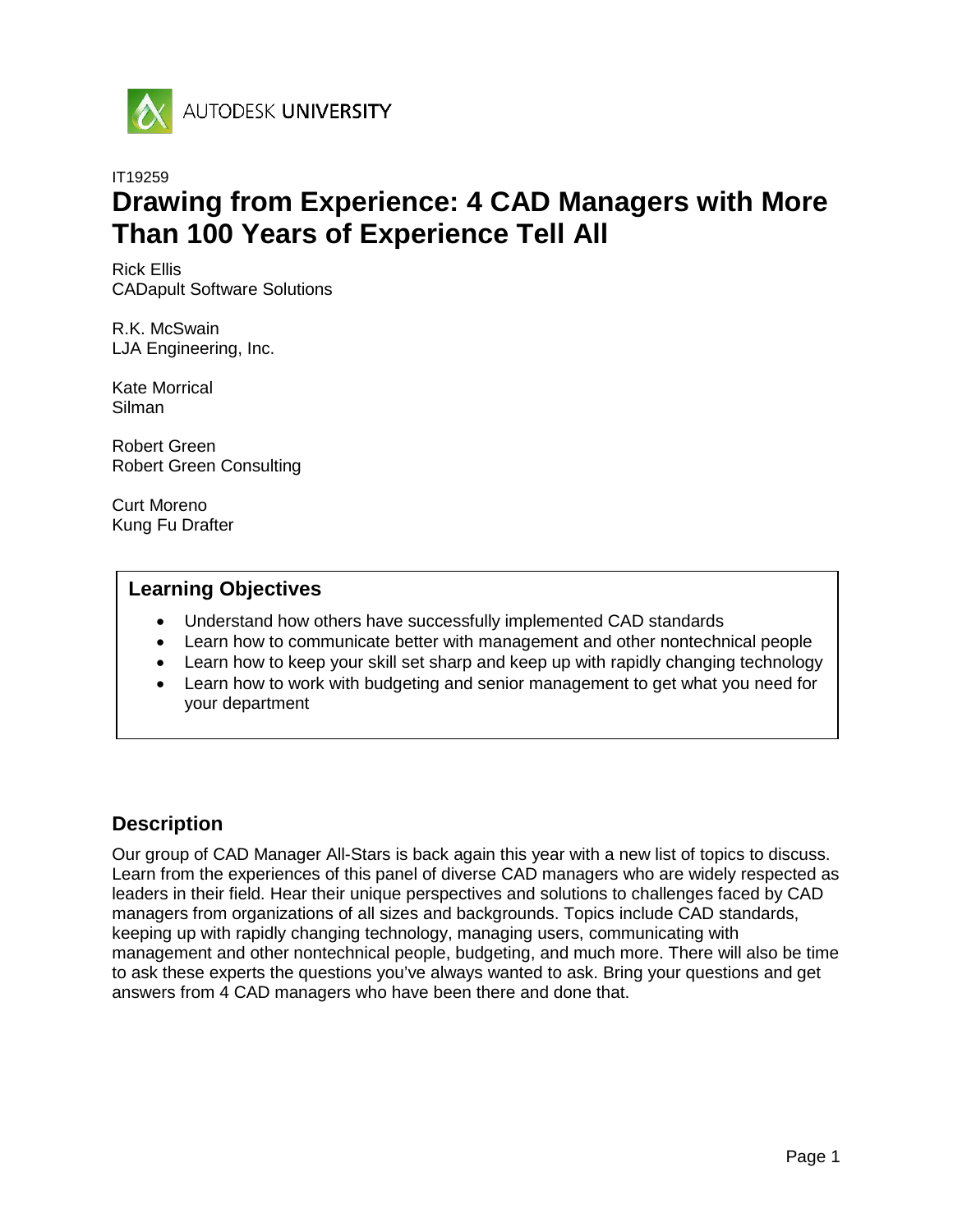

AUTODESK UNIVERSITY

### **Moderator**

#### **Rick Ellis**

Rick Ellis is the President of CADapult Software Solutions, Inc., where he provides training and consulting services to clients around the country, helping them get the most out of their design software investment. Rick specializes in AutoCAD® Civil 3D®, AutoCAD® Map 3D, Autodesk® InfraWorks™, AutoCAD® Raster Design, and AutoCAD®. He is a member of the Autodesk Developer Network, and author of several critically acclaimed books on AutoCAD Civil 3D, and AutoCAD Map 3D; including the Practical Guide series. Rick continues to use AutoCAD Civil 3D on projects in a production environment, in addition to teaching classes to organizations both large and small around the country. This practical background and approach has made him a sought after instructor by organizations around the world.



rick@cadapult-software.com @theRickEllis

### **Meet the Panel**

#### **Kate Morrical**

Silman is a structural engineering firm with offices in New York, Boston, and Washington, DC. As the Digital Design Manager, Kate Morrical is responsible for coordinating procedures and standards for software used in the design process, whether CAD, Building Information Modeling (BIM), or design/analysis programs. Before rejoining Silman in 2012 (where she also worked from 2003 to 2008), Kate was a Technical Marketing Manager for Autodesk, Inc. There, she worked on the AutoCAD software family of products, specifically AutoCAD LT software. She has over 15 years' experience with Autodesk products, is a member of the Autodesk User Group International (AUGI) Board of Directors, and has presented at numerous technical events,



including Revit Technology Conference North America and several Autodesk University conferences.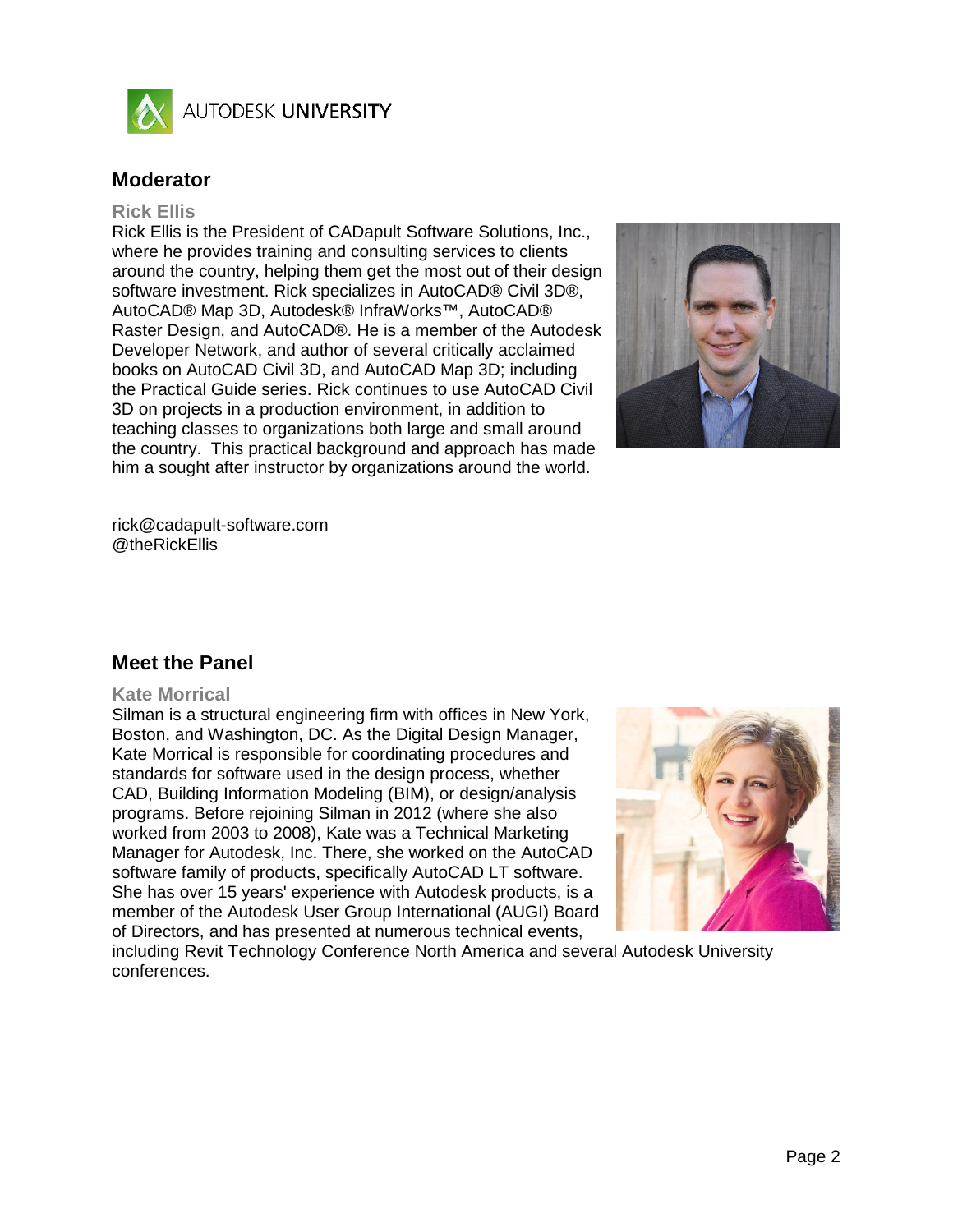

AUTODESK UNIVERSITY

#### **Curt Moreno**

Curt Moreno is the owner and editor of Kung Fu Drafter, a blog that is CAD-centric and geek peripheral. He is an active freelance content creator for clients such as the Autodesk, Inc.; Hewlett-Packard Company; and other corporations, large and small. He is also a contributing editor to Cadalyst magazine as member of the board of directors for Autodesk User Group International (AUGI), and he's a highly rated Autodesk University speaker. He has written and spoken on topics revolving around the CAD profession, management issues, presentation topics, and customer relations for the past 6 years, and he hopes to broaden his reach. Moreno currently lives in Houston where he is the CAD coordinator for a Texas-based engineering firm. He



is a public speaker and trainer, and enjoys spending time with his dog and horses. Visit his blog at www.kungfudrafter.com, follow him on Twitter at @WKFD, or search for him on Google+.

#### **R.K. McSwain**

R.K has worked in the Civil Engineering/Survey fields for more than 20 years, his duties ranging from hand drafting to using the latest versions of Autodesk Civil 3D. During this time, he has developed systems for the ease of administration of AutoCAD systems including installations, maintenance, customization, and compliance with CAD standards.

As a contributing editor for Cadalyst magazine, R.K. performs software and hardware reviews, serves as "Hot Tip Harry" reviewing user submitted applications, and reviews user submitted tips for the Cadalyst weekly newsletter "Tips and Tools Weekly".



R.K. created CAD Panacea (http://cadpanacea.com) over 11 years ago as a resource for CAD users all over the world. He is a member of the Autodesk Expert Elite and multiple council groups at Autodesk.